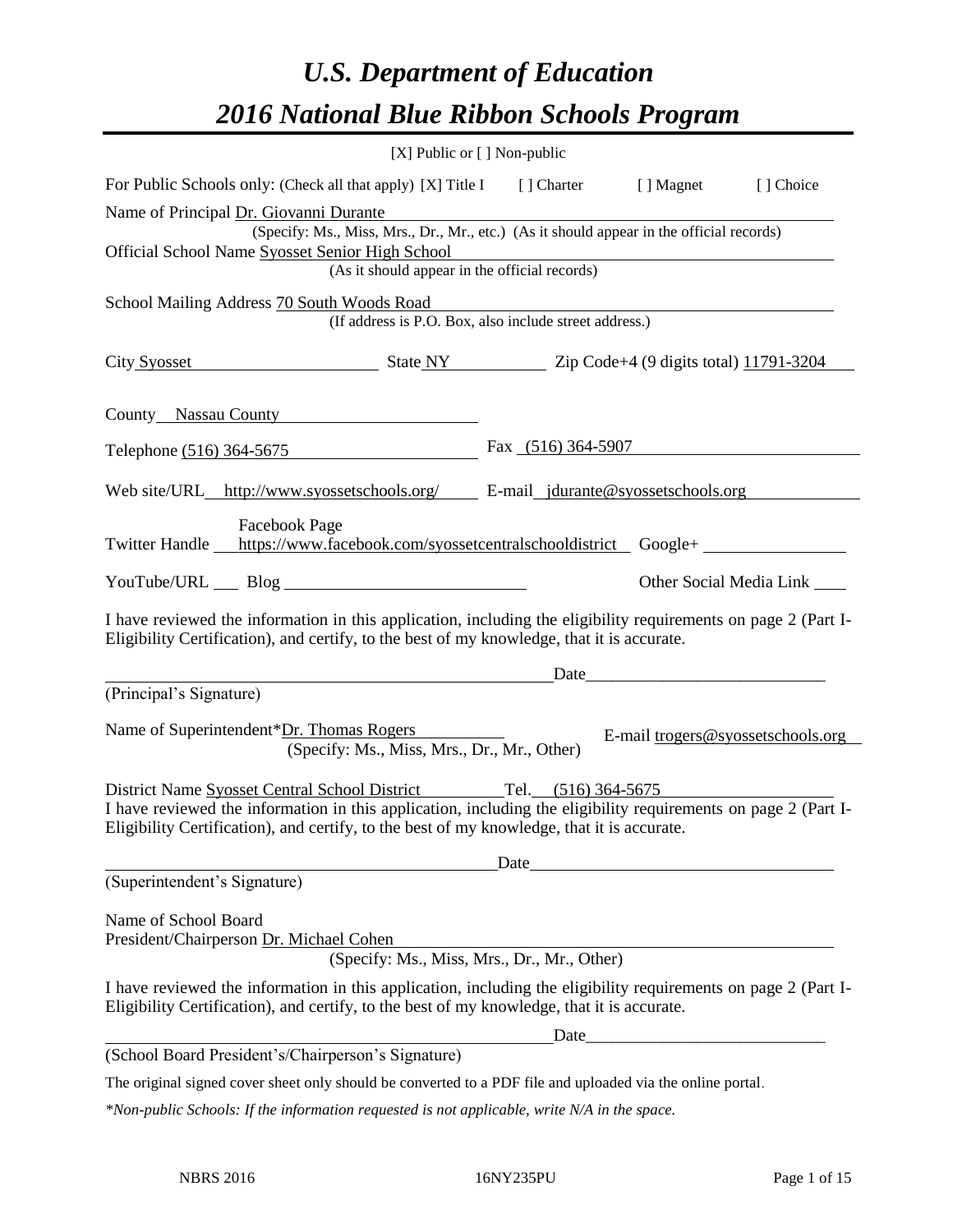The signatures on the first page of this application (cover page) certify that each of the statements below, concerning the school's eligibility and compliance with U.S. Department of Education and National Blue Ribbon Schools requirements, are true and correct.

- 1. The school configuration includes one or more of grades K-12. (Schools on the same campus with one principal, even a K-12 school, must apply as an entire school.)
- 2. The public school has met their state's accountability requirements (i.e., avoided sanctions) in participation, performance in reading (or English language arts) and mathematics, and other academic indicators (i.e., attendance rate and graduation rate) using the most recent accountability results available for the year prior to nomination.
- 3. To meet final eligibility, a public school must meet the state's accountability requirements (i.e., avoided sanctions) in participation, performance in reading (or English language arts) and mathematics, and other academic indicators (i.e., attendance rate and graduation rate) for the year in which they are nominated (2015-2016) and be certified by the state representative. Any status appeals must be resolved at least two weeks before the awards ceremony for the school to receive the award.
- 4. If the school includes grades 7 or higher, the school must have foreign language as a part of its curriculum.
- 5. The school has been in existence for five full years, that is, from at least September 2010 and each tested grade must have been part of the school for the past three years.
- 6. The nominated school has not received the National Blue Ribbon Schools award in the past five years: 2011, 2012, 2013, 2014, or 2015.
- 7. The nominated school has no history of testing irregularities, nor have charges of irregularities been brought against the school at the time of nomination. The U.S. Department of Education reserves the right to disqualify a school's application and/or rescind a school's award if irregularities are later discovered and proven by the state.
- 8. The nominated school or district is not refusing Office of Civil Rights (OCR) access to information necessary to investigate a civil rights complaint or to conduct a district-wide compliance review.
- 9. The OCR has not issued a violation letter of findings to the school district concluding that the nominated school or the district as a whole has violated one or more of the civil rights statutes. A violation letter of findings will not be considered outstanding if OCR has accepted a corrective action plan from the district to remedy the violation.
- 10. The U.S. Department of Justice does not have a pending suit alleging that the nominated school or the school district as a whole has violated one or more of the civil rights statutes or the Constitution's equal protection clause.
- 11. There are no findings of violations of the Individuals with Disabilities Education Act in a U.S. Department of Education monitoring report that apply to the school or school district in question; or if there are such findings, the state or district has corrected, or agreed to correct, the findings.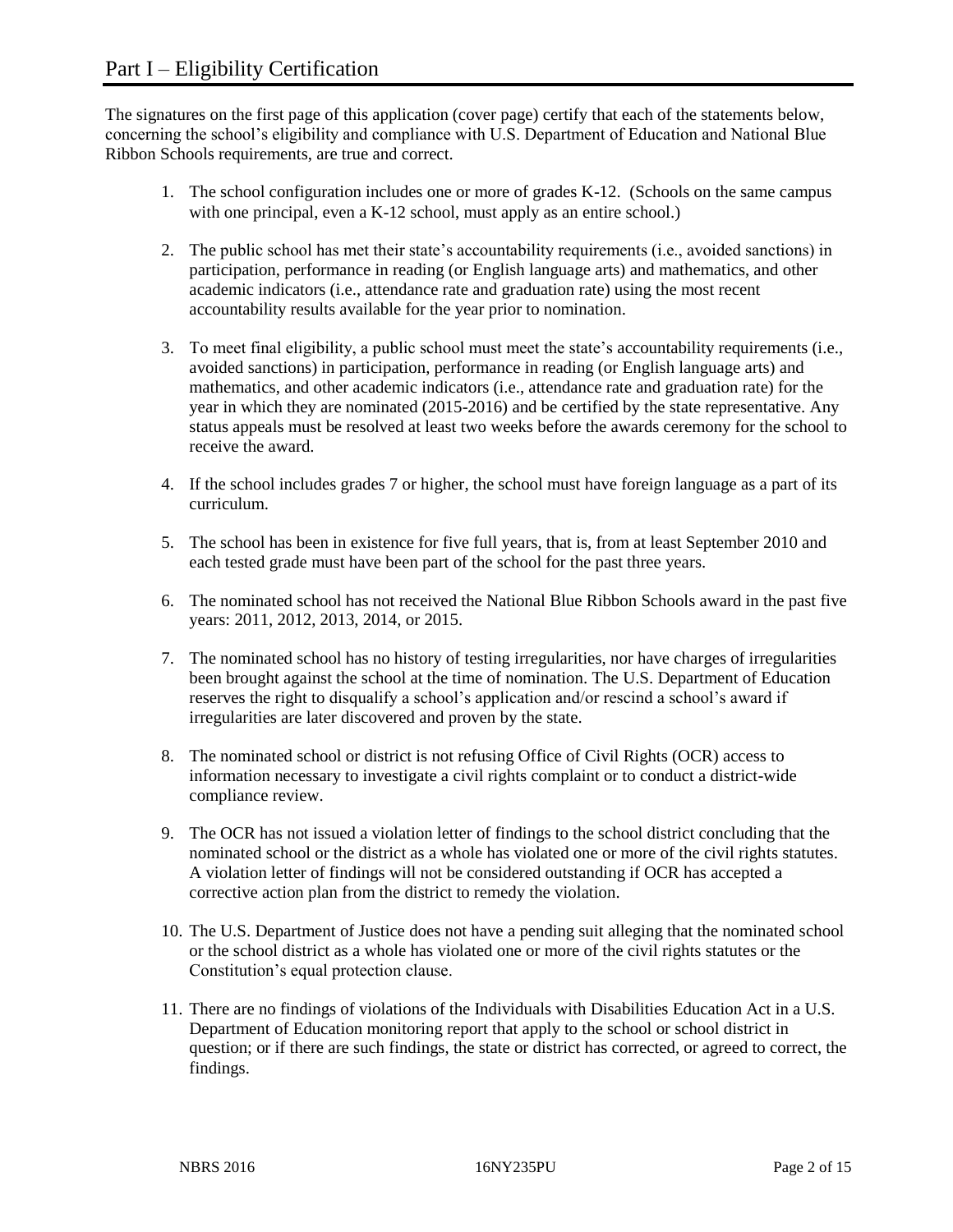# **Data should be provided for the most recent school year (2015-2016) unless otherwise stated.**

## **DISTRICT**

1. Number of schools in the district  $\overline{7}$  Elementary schools (includes K-8) (per district designation): 2 Middle/Junior high schools 1 High schools 0 K-12 schools

10 TOTAL

**SCHOOL** (To be completed by all schools)

- 2. Category that best describes the area where the school is located:
	- [] Urban or large central city [ ] Suburban with characteristics typical of an urban area [X] Suburban [ ] Small city or town in a rural area [ ] Rural
- 3. Number of students as of October 1, 2015 enrolled at each grade level or its equivalent in applying school:

| Grade                           | # of         | # of Females | <b>Grade Total</b> |
|---------------------------------|--------------|--------------|--------------------|
|                                 | <b>Males</b> |              |                    |
| <b>PreK</b>                     | 0            | 0            | 0                  |
| $\mathbf K$                     | 0            | 0            | $\Omega$           |
| 1                               | 0            | 0            | $\Omega$           |
| 2                               | 0            | 0            | 0                  |
| 3                               | 0            | 0            | 0                  |
| 4                               | 0            | 0            | $\Omega$           |
| 5                               | 0            | 0            | 0                  |
| 6                               | 0            | 0            | $\Omega$           |
| 7                               | 0            | 0            | $\Omega$           |
| 8                               | 0            | 0            | 0                  |
| 9                               | 253          | 207          | 460                |
| 10                              | 295          | 269          | 564                |
| 11                              | 280          | 262          | 542                |
| 12 or higher                    | 283          | 249          | 532                |
| <b>Total</b><br><b>Students</b> | 1111         | 987          | 2098               |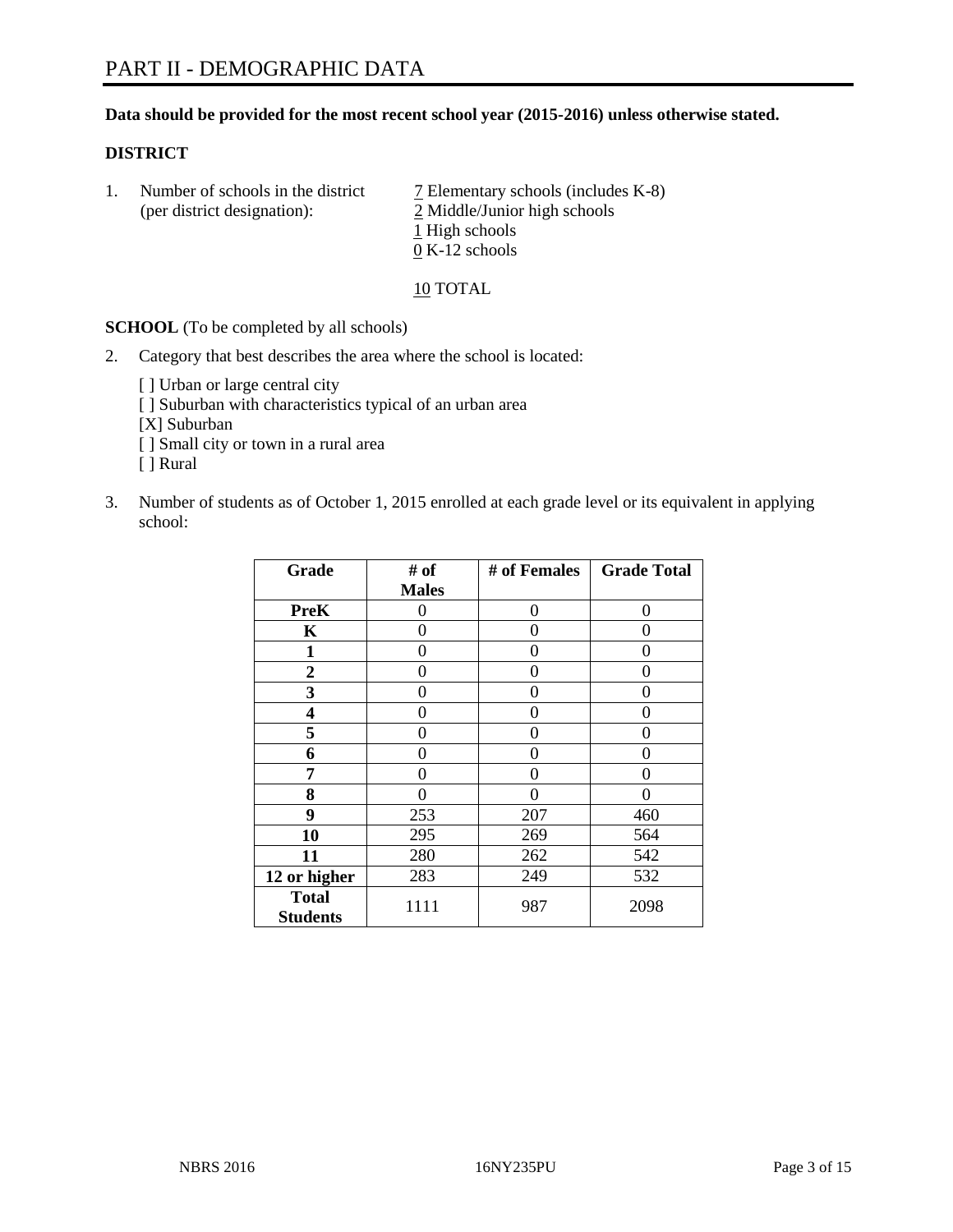the school: 29 % Asian

4. Racial/ethnic composition of  $\qquad 0\%$  American Indian or Alaska Native 1 % Black or African American 3 % Hispanic or Latino 0 % Native Hawaiian or Other Pacific Islander 66 % White 1 % Two or more races **100 % Total**

(Only these seven standard categories should be used to report the racial/ethnic composition of your school. The Final Guidance on Maintaining, Collecting, and Reporting Racial and Ethnic Data to the U.S. Department of Education published in the October 19, 2007 *Federal Register* provides definitions for each of the seven categories.)

5. Student turnover, or mobility rate, during the  $2014 - 2015$  school year:  $1\%$ 

This rate should be calculated using the grid below. The answer to (6) is the mobility rate.

| <b>Steps For Determining Mobility Rate</b>         | Answer |  |
|----------------------------------------------------|--------|--|
| $(1)$ Number of students who transferred to        |        |  |
| the school after October 1, 2014 until the         | 13     |  |
| end of the 2014-2015 school year                   |        |  |
| (2) Number of students who transferred             |        |  |
| <i>from</i> the school after October 1, 2014 until |        |  |
| the end of the 2014-2015 school year               |        |  |
| (3) Total of all transferred students [sum of      | 17     |  |
| rows $(1)$ and $(2)$ ]                             |        |  |
| (4) Total number of students in the school as      | 2162   |  |
| of October 1, 2014                                 |        |  |
| (5) Total transferred students in row (3)          | 0.008  |  |
| divided by total students in row (4)               |        |  |
| $(6)$ Amount in row $(5)$ multiplied by 100        |        |  |

6. English Language Learners (ELL) in the school:  $1\%$ 

20 Total number ELL

Specify each non-English language represented in the school (separate languages by commas): Chinese, Japanese, Russian, Spanish, Hebrew

- 7. Students eligible for free/reduced-priced meals:  $6\%$ Total number students who qualify:  $127$
- 8. Students receiving special education services: 11 %

235 Total number of students served

Indicate below the number of students with disabilities according to conditions designated in the Individuals with Disabilities Education Act. Do not add additional conditions. It is possible that students may be classified in more than one condition.

| 17 Autism               | $\underline{0}$ Orthopedic Impairment   |
|-------------------------|-----------------------------------------|
| 0 Deafness              | 87 Other Health Impaired                |
| 0 Deaf-Blindness        | 104 Specific Learning Disability        |
| 7 Emotional Disturbance | 14 Speech or Language Impairment        |
| 1 Hearing Impairment    | 0 Traumatic Brain Injury                |
| 1 Mental Retardation    | 1 Visual Impairment Including Blindness |
| 3 Multiple Disabilities | <b>0</b> Developmentally Delayed        |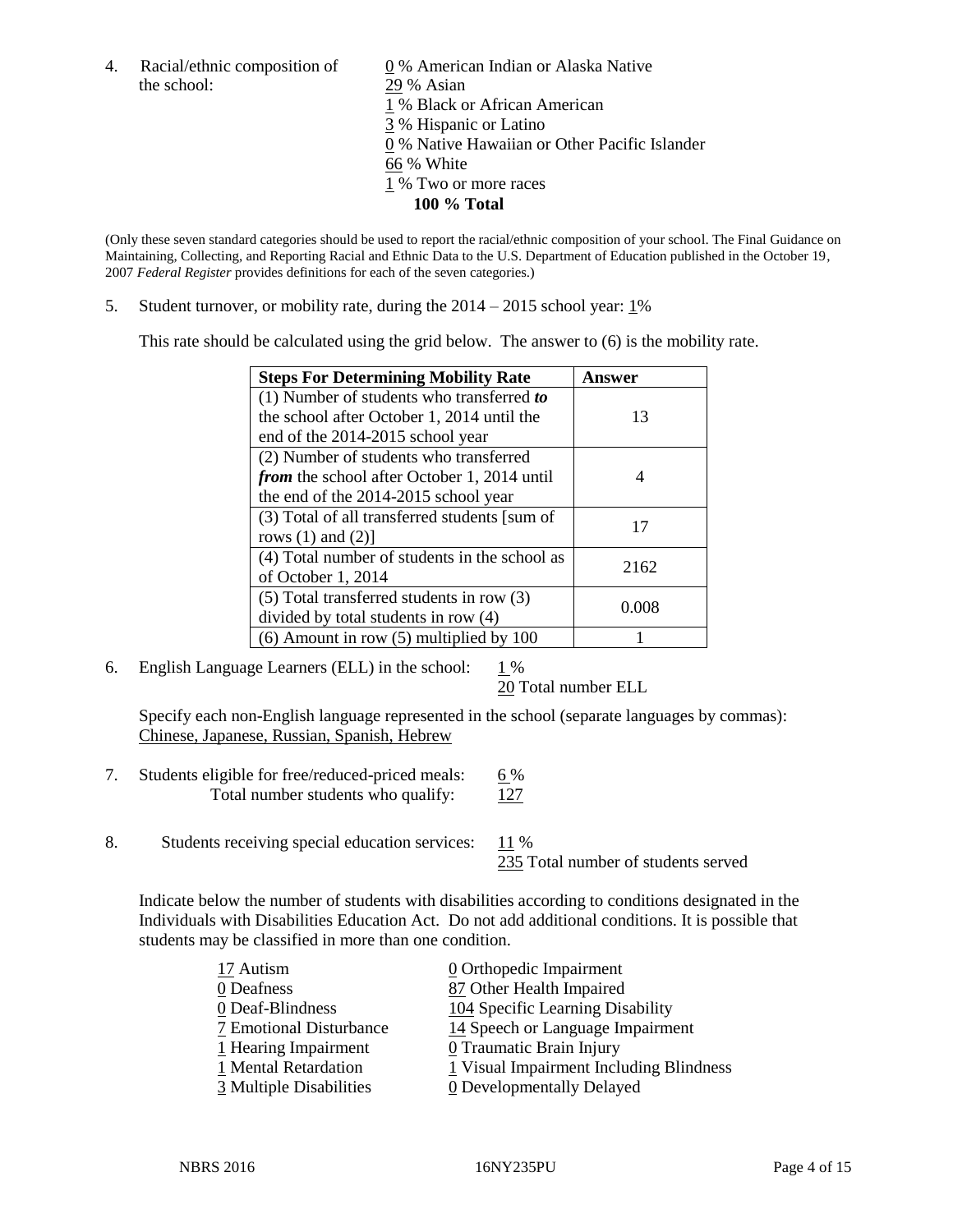- 9. Number of years the principal has been in her/his position at this school:  $6$
- 10. Use Full-Time Equivalents (FTEs), rounded to nearest whole numeral, to indicate the number of school staff in each of the categories below:

|                                       | <b>Number of Staff</b> |
|---------------------------------------|------------------------|
| Administrators                        | 13                     |
| Classroom teachers                    | 220                    |
| Resource teachers/specialists         |                        |
| e.g., reading, math, science, special |                        |
| education, enrichment, technology,    |                        |
| art, music, physical education, etc.  |                        |
| Paraprofessionals                     | 18                     |
| Student support personnel             |                        |
| e.g., guidance counselors, behavior   |                        |
| interventionists, mental/physical     |                        |
| health service providers,             | 19                     |
| psychologists, family engagement      |                        |
| liaisons, career/college attainment   |                        |
| coaches, etc.                         |                        |

- 11. Average student-classroom teacher ratio, that is, the number of students in the school divided by the FTE of classroom teachers, e.g.,  $22:1$  10:1
- 12. Show daily student attendance rates. Only high schools need to supply yearly graduation rates.

| <b>Required Information</b> | 2014-2015 |     | 2013-2014   2012-2013 | 2011-2012 | $2010 - 2011$ |
|-----------------------------|-----------|-----|-----------------------|-----------|---------------|
| Daily student attendance    | 96%       | 97% | 96%                   | 97%       | 97%           |
| High school graduation rate | 99%       | 99% | 00%                   | 100%      | 99%           |

# 13. **For high schools only, that is, schools ending in grade 12 or higher.**

Show percentages to indicate the post-secondary status of students who graduated in Spring 2015.

| <b>Post-Secondary Status</b>                  |     |
|-----------------------------------------------|-----|
| Graduating class size                         | 536 |
| Enrolled in a 4-year college or university    | 93% |
| Enrolled in a community college               | 5%  |
| Enrolled in career/technical training program | 1%  |
| Found employment                              | 1%  |
| Joined the military or other public service   | 0%  |
| Other                                         | ገ%  |

14. Indicate whether your school has previously received a National Blue Ribbon Schools award. Yes X No

If yes, select the year in which your school received the award. 1993

15. In a couple of sentences, provide the school's mission or vision statement.

We are dedicated to meeting the social, emotional and academic needs of all students, while preparing them for a life of learning and contributing.

16. **For public schools only**, if the school is a magnet, charter, or choice school, explain how students are chosen to attend.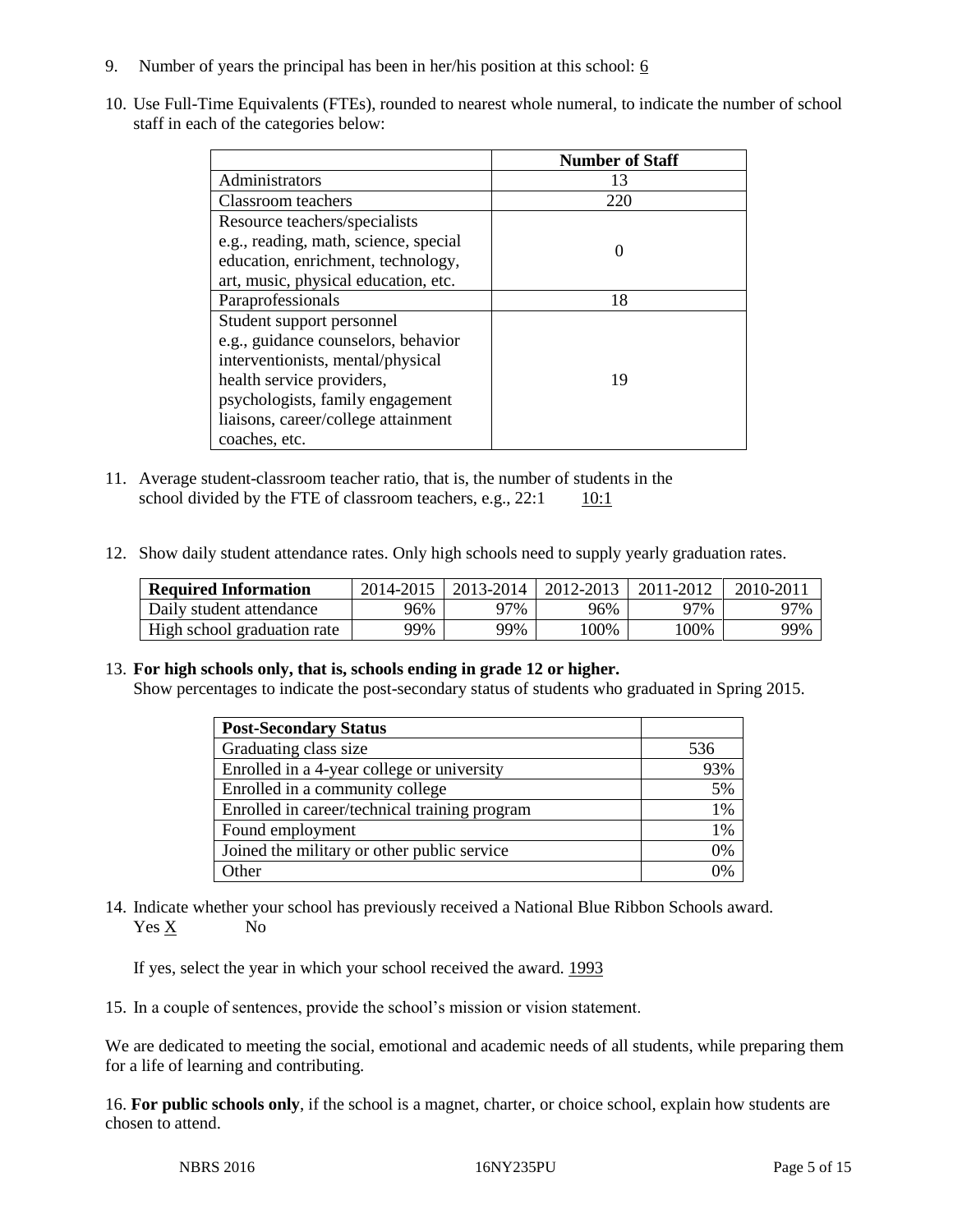# PART III – SUMMARY

The Syosset Central School District enjoys a national reputation for academic excellence. The Board of Education, administration, faculty and staff are committed to upholding and enhancing our curricular and co-curricular program. This is evident in a challenging and all encompassing curriculum that evolves to support student in their efforts to achieve and become successful global citizens. In addition to the core components, we offer unique opportunities for interdisciplinary education, academic and community-based independent study, internships, cooperative work-study with local businesses, and experiences in leadership and service. Our mission at Syosset High School is to provide a collaborative and cohesive educational environment, from which all students will graduate with an outstanding foundation for college and career, as well as a strong sense of self and community. We are dedicated to meeting the social, emotional and academic needs of all students, while preparing them for a life of learning and contribution.

Established in 1956, Syosset High School serves the Syosset-Woodbury area in Nassau County in New York State. This suburban area is home to middle and upper income residents with approximately 33,000 residents. The community is 71.5% White-not Hispanic, 22% Asian, 4.1% Hispanic, .8% African American, and .1% Native American. 21.3% of the population is foreign born with 30.7% speaking a language other than English in the home. More than 95% of the residents over the age of 25 are high school graduates, 13.4% have attended some college, while 61.6% have earned a Bachelor's degree or higher. This challenges the school to provide a well- rounded education. With a 99% graduation rate and 98% of the graduating class attending college, the school meets the community's high expectation for student success. To this end, the school effectively collaborates with all stakeholders to enhance our tradition of excellence in education.

In order for students to reach their full potential, we offer a range from Advanced Placement (AP) and college affiliated courses through life skills. Students are encouraged to pursue their interests through a varied sampling of these offerings. Support for student success is evident through our English as a New Language (ENL) program. Our comprehensive ENL program provides a pathway into the academic mainstream, while assimilating the students into our school culture. This transition is accomplished through a dedicated week of multicultural activities, a PTSA sponsored multicultural luncheon for the entire high school population and a curriculum which demands high academic achievement.

With over one hundred clubs, organizations and athletic teams, the co-curricular program creates a collaborative environment that allows for student exploration and innovation while cultivating leadership skills. These organizations provide services, compete against other schools, showcase student talent, and support the academic program. The Student Government is the democratically elected board of students that oversees all student activities in the building. As the umbrella organization, it coordinates events, manages fundraising activities and provides feedback to the administration.

Historically, Syosset students have performed at mastery level on New York State Regents exams and above the National and State averages on SAT exams. The class of 2015 had eighteen National Merit finalists. Many students choose to take one of our twenty eight AP courses and most of the 1143 who sat for the exams scored a three or better on the requisite exams. Our school manages to balance a challenging intellectual atmosphere with a commitment to character development. We do not forgo the need to develop the whole child because of the demanding pressures of modern academia. PRIDE (Patience, Respect, Integrity, Dignity, and Empathy) is an acronym for our character education program and is integrated into the entire high school program.

A faculty and staff dedicated to the achievement of our student body is a hallmark of Syosset High School. The faculty is supportive, caring and highly qualified. They annually receive professional development that supports their ability to deliver instruction in innovative ways. Most members of the faculty are involved in after school activities and are ready to give students the extra time that goes above and beyond their contractual obligations. Another strength is the quality of inter-relationships existing among students, staff and administration. These relationships create opportunities for teachers, parents and students to be involved in the shared decision-making process.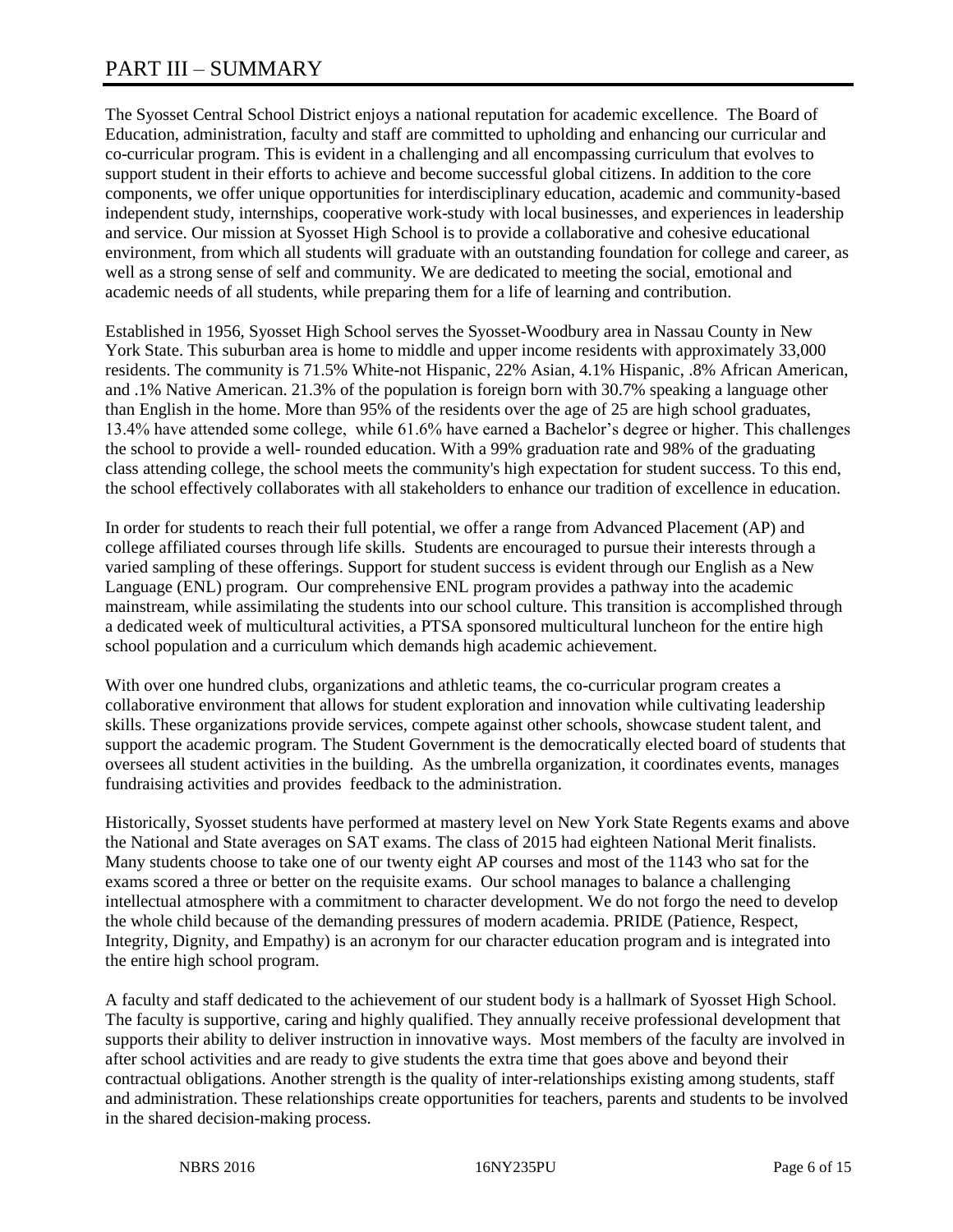Our dedication to an outstanding education has resulted in a Grammy Signature school designation for five years and being listed as one of the "Best Communities for Music Education in America" fourteen times. We received a Blue Ribbon designation in 1993, Middle States accreditation for over forty years, and Gold award designations by U.S. News and World Report as one of the best high schools in the nation These honors are reflective of a well earned reputation, one which is founded on the principles of academic achievement and character development in an inclusive environment.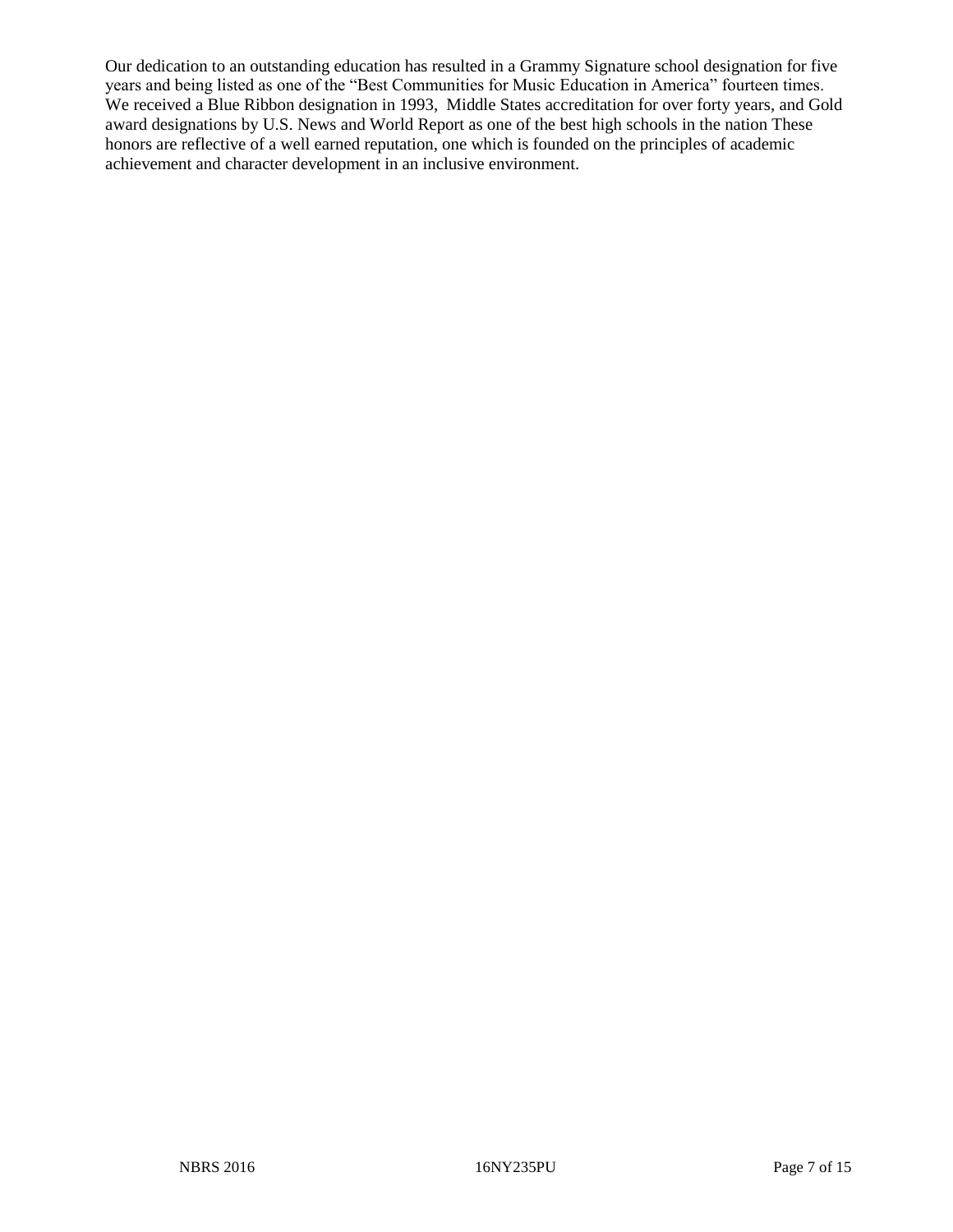# 1. Core Curriculum:

The core curriculum of Syosset High School is designed to meet the needs of the students, enhance their learned skills, and continue them on their journey to becoming lifelong learners. The educational objectives of the building are spelled out in well-developed and articulated teacher-written curriculum which adhere to and augment state standards. This is evident in the English Language Arts, Mathematics, Science and Social Studies programs.

The English department prepares students for academic reading and writing essential to college-level studies and participation in an enriched intellectual life. Teachers guide students through critical examination of classical and contemporary nonfiction and fictional genres that evidence cultural constructs such as class, race, and gender within the context of institutional power relations. The critical thinking that students develop from analyzing and critiquing texts of renowned authors within a dialectical setting serve as a basis for teaching them to write with an awareness of distinct authorial perspectives, purposes, and conceived audiences. Curriculum identifies concepts, themes, and values integral to fostering students' intellectual and communal identities for meaningful participation in society. Text selection serves as a means to facilitate broad and in-depth examination of cultural assumptions and ideologies. Various strategies are used to enable students to acquire foundation and critical thinking skills. This is accomplished through textual analysis, lessons on concept and grammar, student submission of writing drafts and peer and teacher evaluation of that writing.

The Math curriculum incorporates state standards with best practices for teaching mathematics and encourages students to think about the "why" of mathematics. For the students working above grade level, we have Mathletes, national mathematics contests and the Math Research program. These offer students the opportunity to extend the ideas from the classroom to real-life application. Honors level courses provide enrichment with a deeper level of complexity focused on derivation, generalization and proof. "Math Theory Honors" integrates topics into a Pre-Calculus curriculum that students would not otherwise be exposed to until college. The course delves into concepts such as Network Theory, Linear Programming, Bubble Theory and Logic. For students to build foundation skills, our courses are replete with lessons concerning literacy in mathematics, independent study skills, and problem solving. Our courses go well beyond the expectation of the NY State standards by enriching the lessons. To prepare students for college and careers, they engage in meaningful learning experiences that show them how to connect the knowledge and skills learned in school to the real world.

In the Science department, the Common Core standards are addressed through a focus on a literature based, cross-curricula approach that is embedded into science lessons. The foundation skills are enhanced through laboratory work, demonstrations, videos and field trips. Abstract writing, data analysis, independent projects and our research program encourage college readiness. In particular, the Research Program, through its partnerships with facilities like the Cold Spring Harbor laboratory, affords our students the opportunity to work with world renowned scientists. In an effort to meet the diverse and individual needs of our students, teachers have focused their instructional approach on questioning techniques, motivations at the start of lessons, real life applications, relevant demonstrations and hands-on laboratories. Technology is also a vital component of the science lessons, as the SmartBoard, PowerPoint and Prezi are commonly used to transform lessons. The use of timely and engaging Internet resources are used daily to make lessons creative and efficient. Teacher feedback, student involvement and smaller group workshops ensure a higher level of student achievement. Collaboration among teachers, within and across content areas, has been critical to the development and enrichment of educators' knowledge and implementation of content.

The goal of the Social Studies department is for students to develop an appreciation of liberty, freedom and justice, while acquiring respect for all world cultures. There is significant consideration given to the role the United States plays in today's world, while comprehending the historical developments which brought us here. Fundamentals are developed and enhanced through a four year social studies requirement, which ensures that upon graduation, students can read critically, write analytically and think independently. The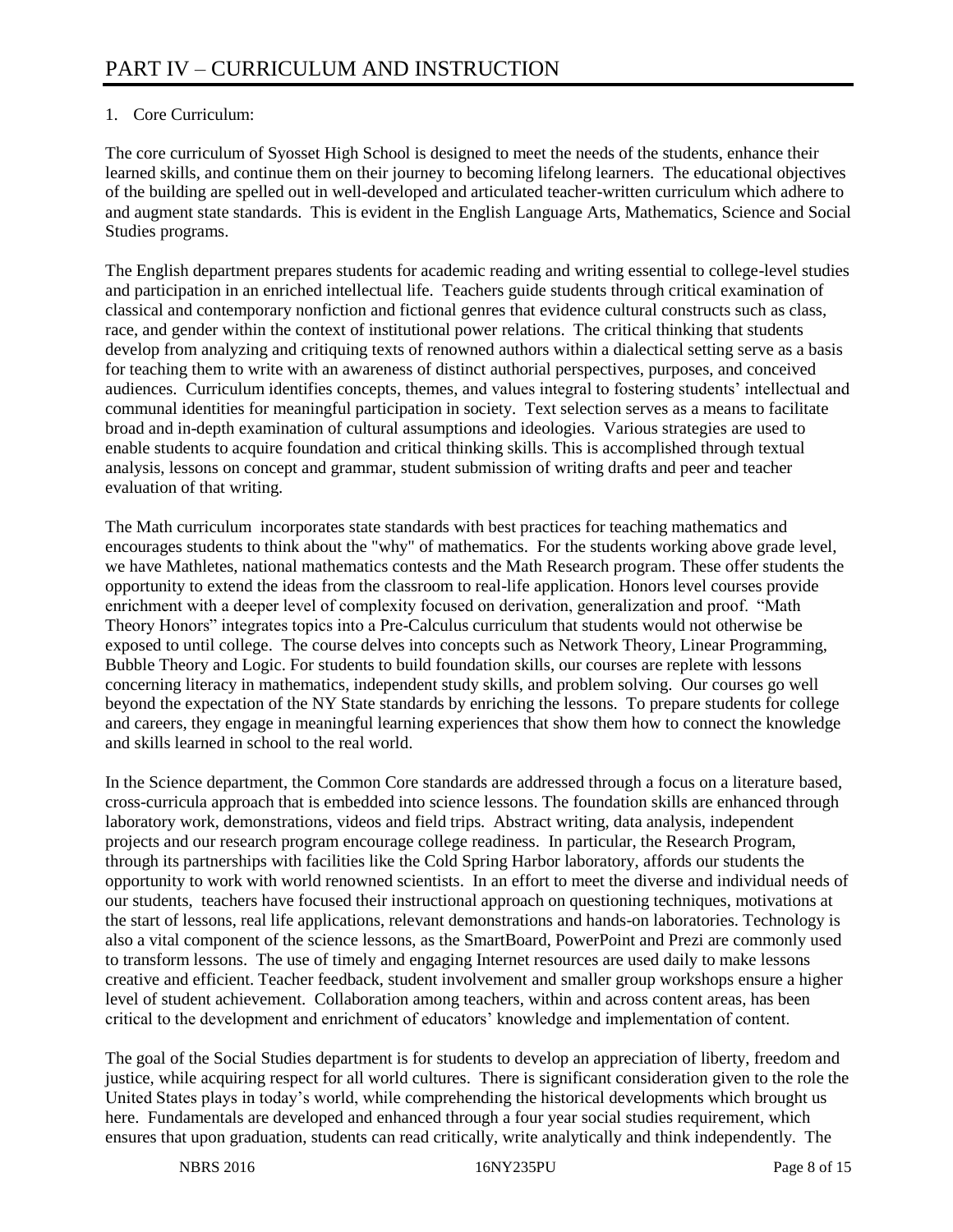breadth of course offerings is indicative of the desire to provide many pathways for students of varying levels of preparedness. Many of the social science electives are not history driven, but look at other approaches for studying the human condition. Courses like Human Geography, Sociology, MacroEconomics, Women's Issues or Government and Politics, provide unique perspectives for the students and make connections for real world application. For college bound students, there are many AP and college courses. Through the social science portion of our research program, students have the opportunity to engage in an in-depth study of an area of interest.

The efficacy of a Syosset education is often evaluated by returning alumni. Unfailingly, they indicate that they arrived at college well prepared because of our rigorous course offerings, high expectations and analytical discussions.

#### 2. Other Curriculum Areas:

The Physical Education program is a four year requirement for all students. Skill development is differentiated and includes activities that are tiered to meet the varying skill levels of all students. Elective courses include Aquatics, Lifeguarding, Fitness Training, Dance, Aerobics, Total PE and Team Sports. The lifeguarding course provides an opportunity for outside employment upon successful completion. Lifetime wellness is a key concept that is emphasized and is delivered to the students each year, focusing on stress reduction, CPR/ AED training, coping skills and drug and alcohol awareness.

There is a half-year Health Education requirement for graduation which is satisfied in the junior year. More than half of the students opt to take Community Health which is rigorous, has a community service component, and meets every day. Electives include a four year leadership tract and a two year athletic training program. Skills such as decision making, goal setting, self-advocacy, communication, and acceptance of responsibility are the foundation blocks of the curriculum.

World Language courses are required for three years, but most of our students continue studying through their senior year. Spanish, French, Italian, Latin, Japanese, Russian, American Sign Language and Chinese courses are all available. Many students study two or three different languages simultaneously. Students develop skills in the interpretive, interpersonal and presentational modes using texts from the target languages and cultures. Students develop literacy skills, such as close reading of both literary and nonliterary texts in formal and informal registers. In preparation for the multicultural world that awaits them, courses focus on culture and biliteracy.

In Business courses, students are given the opportunity to acquire essential skills and "real world" knowledge through participation in mock trials, debates, projects, presentations, and reports. There are college courses, Internships and Work Experience available. The College Real Estate course prepares students for the NY State licensing exam and upon passing, students receive their qualifying certificate and can immediately begin work as a real estate agent. Students in grades 9-12, and over half of the senior class, take these electives.

There are thirty diverse courses offered by our Art department, taken by over 600 underclassmen and over 100 seniors. The curricula in all of the introductory courses develop a thorough understanding of the elements of art and the principles of design. In the advanced art classes, students take their artistic endeavors to the highest level possible. Creativity, critical thinking and problem solving skills are emphasized. The same is true in our Music department, where students are given small group and individual instruction on a weekly pull-out schedule in addition to daily ensemble rehearsals. More than a third of the student population is enrolled in three levels each of band, orchestra and chorus. We also offer music classes which attract both advanced musicians and students who would not typically gravitate toward traditional high school performing ensembles.

The Human Ecology department offers courses in fashion and design, psychology, child rearing and family issues, and the culinary arts. The Child Study Lab teaches students how to be teachers by developing the foundational skills which are implemented in classrooms where they teach preschoolers from the district. They utilize instructional approaches designed to enhance students understanding of cultural diversity,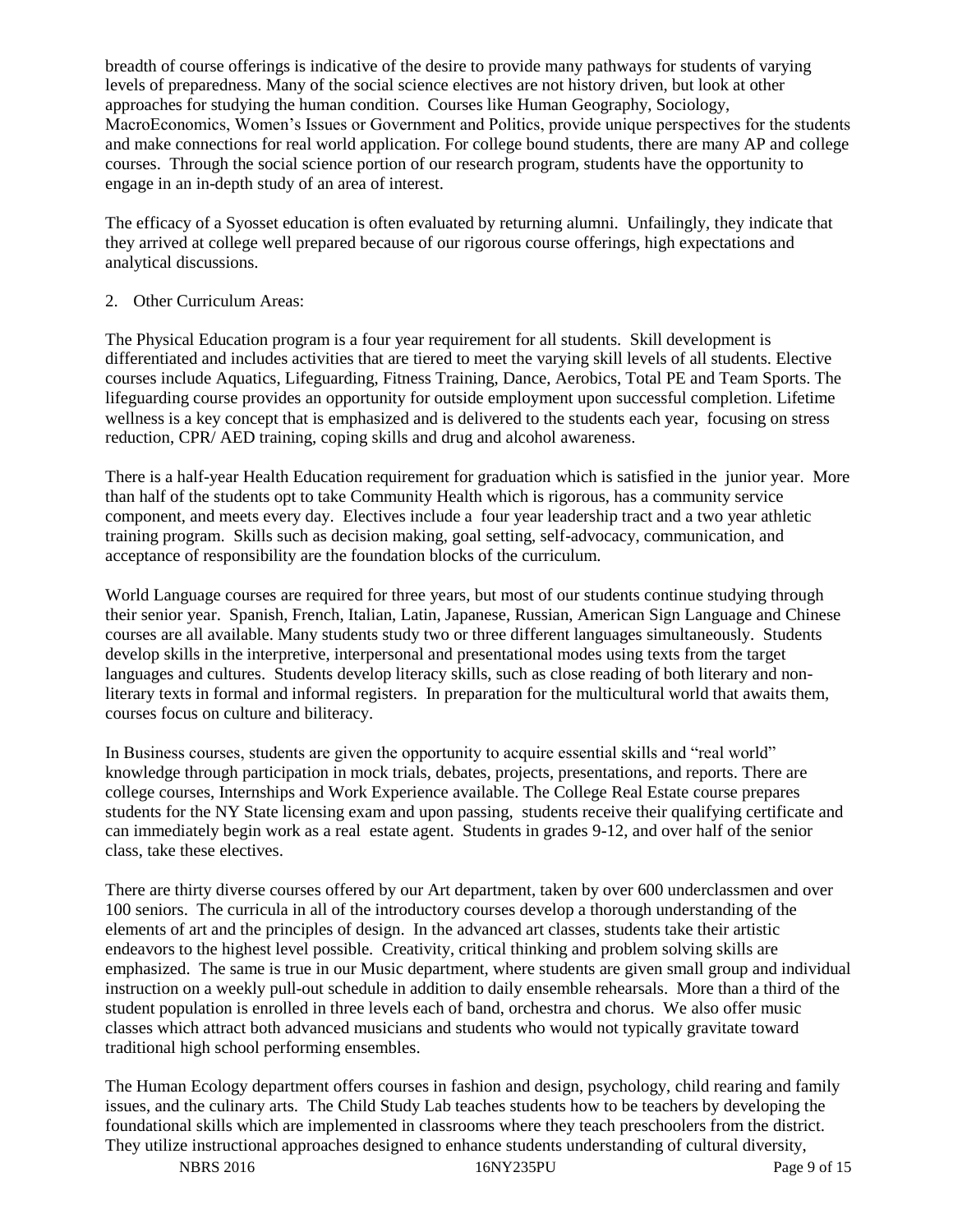differentiated instruction, the vast array of learning styles, and gender issues. There are college level courses as well as those designed to assist the Life Skills program. A quarter of the school population and about one hundred seniors choose to take these courses.

The Technology department also enrolls about a quarter of the school and over one hundred seniors. Starting with Design and Drawing for Production (DDP) classes, the students are given a set of foundational skills wherein they are encouraged to identify problems, put forth potential designs, critique processes, resolve conflict, and arrive at viable solutions. The Architecture program culminates in a showcase of designs, both residential and commercial, while the college level Engineering and Nanotechnology classes prepare students for the future by providing them with a post-high school level of commitment and instruction. In the Robotics program, a math teacher instructs the students in program development and code writing, and a technology teacher moves them through robot design and construction.

3. Instructional Methods and Interventions:

The variety of instructional methodologies utilized at Syosset High School guarantees all students an opportunity to learn. Student who require special accommodations, are new English language learners or are college bound have their needs assessed and a plan of instruction follows.

Testing is administered to place classified students in instructional support programs. There are lab classes which allow for additional time to strengthen weak basic skills, provide reinforcement of instruction, and re-teach materials which have not been mastered. Student centered learning shifts the focus of instruction from the teacher to the student. Students are taught in settings with a lower student-teacher ratio to foster success. There are separate settings and extra time for exams. Technology, scribes and readers are available when necessary and resource rooms, instructional support classes and extra help provide assistance with work completion, organization and personal interaction.

English as a new language (ENL) students are placed in an integrated ENL program. This incorporates a coteaching model, wherein licensed ENL teachers collaborate and push in with each of the core content area teachers. This affords them the ability to individualize attention and differentiate instruction. The teachers meet periodically to assess the effectiveness of the program, adjust teaching methods and confer on the academic progress of individual students.

The general education teachers rely upon many teaching strategies to present instruction. Students in need are enrolled in workshops or given extra-help opportunities. While all teachers are required to give extrahelp each week, all of them make time available during their lunch, prep or free time. Often, they provide extra-help while sitting on hall duty. Math offers five periods of extra-help every day. Every math room has a Smart Board and the teachers utilize that technology. Classroom teachers require students to reassess their own work by having them do test corrections, independent assignments, journals, unit summaries and study guides. Small group instruction, cooperative learning strategies, "turn and talk" methods, student led instruction, as well as more traditional models are utilized. Teachers create lessons incorporating primary and secondary sources, class discussion, debates, lectures, and student presentations. In all cases, discussion is geared toward higher order learning and critical thinking. At the same time, all classes take advantage of teachable moments. Teachers rarely feel bound to the lesson plan, and understand that ongoing events in our world and community provide great opportunities for learning.

4. Assessment for Instruction and Learning and Sharing Assessment Results:

As a high performing school, Syosset High School uses every tool available to maintain a high level of achievement. All assessment information is useful as a tool, only if it is used appropriately. Data should be used to guide instruction and assess performance. Assessment data is analyzed carefully and utilized to improve the delivery and reception of knowledge.

The BOCES Data Warehouse system is used for all of our Regents exams. This provides clear reports regarding student performance on every Regents test. Each academic department uses the information to inform instruction. Advanced Placement (AP) results are delivered each summer, and the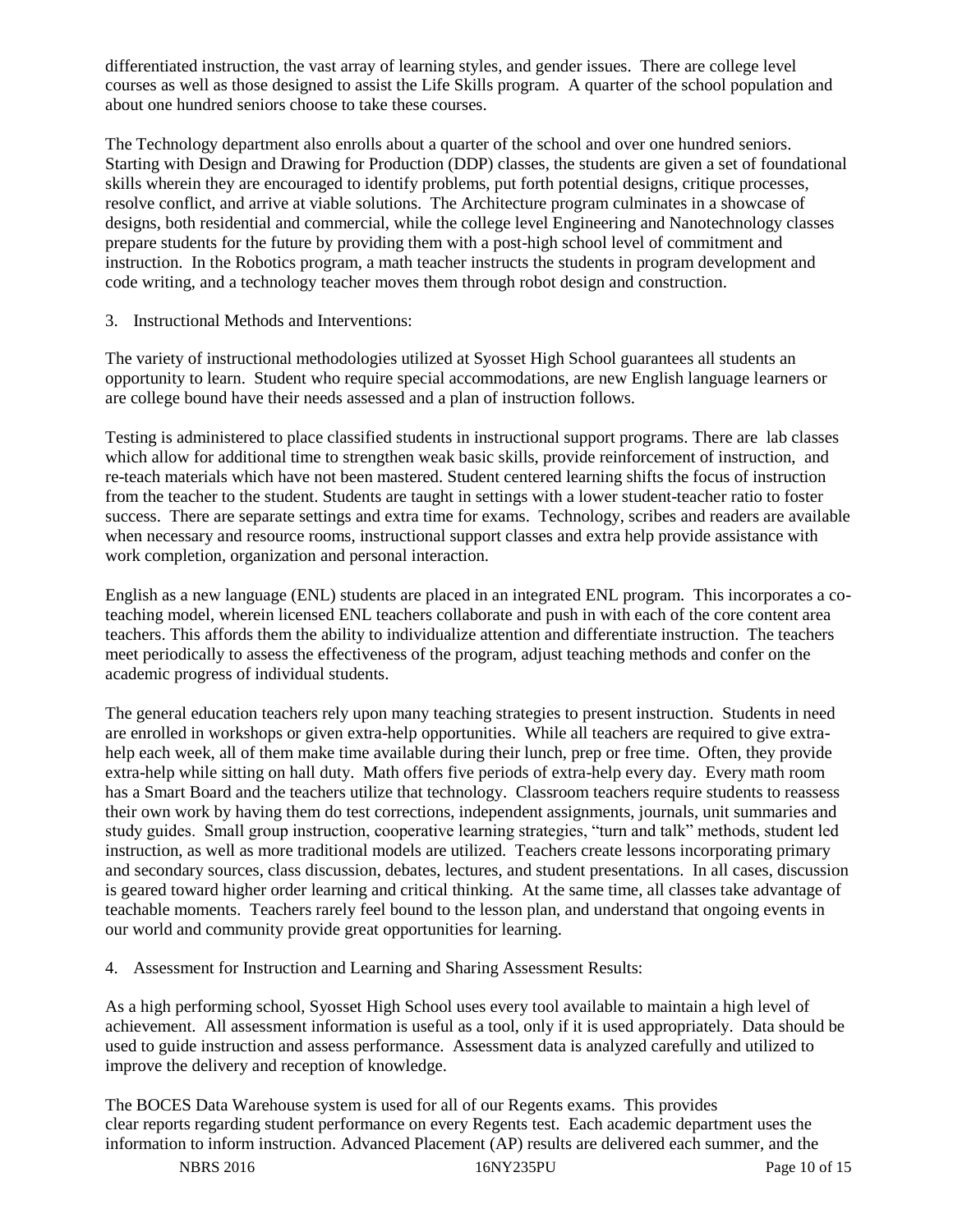administrators and teachers are given information concerning their students. Item analysis provides the ability to make correlations between material taught, learned and tested and curriculum decisions can be made based on that knowledge.

Our academic departments revise the rigorous curriculum each year by using data from the previous Regents and AP exams. They incorporate different strategies for those areas which exhibit weaknesses of understanding and performance. More frequently, exit tickets, quizzes, and unit tests are used to formatively assess student performance and guide instruction. As a result of the English department review of Regents, SAT and AP results, they are constantly revising the curriculum for College Prep, CCSS Foundation of College English and AP Literature and Language courses. Strategies for instruction are adjusted accordingly to develop critical thinking skills in the four major domains of English Language Arts, namely: listening, speaking, reading and writing.

The New York State English as a Second Language Achievement Test (NYSESLAT) is taken by all of our ENL students and determines proficiency, placement and guides instruction. An analysis of the data helps decide each student's level of need, which courses meet those needs, and any changes in the instruction they receive.

All academic performance is shared with students and parents. The return of exams, the review of tests, and chances for corrections are commonplace in the classrooms. All testing information is available to parents via the Parent Portal of Infinite Campus (the online data system used for attendance, scheduling and grade reporting). Guidance counselors, through parent workshops and individual meetings, explain the importance of assessments in continued student growth, scheduling decisions, and college placement.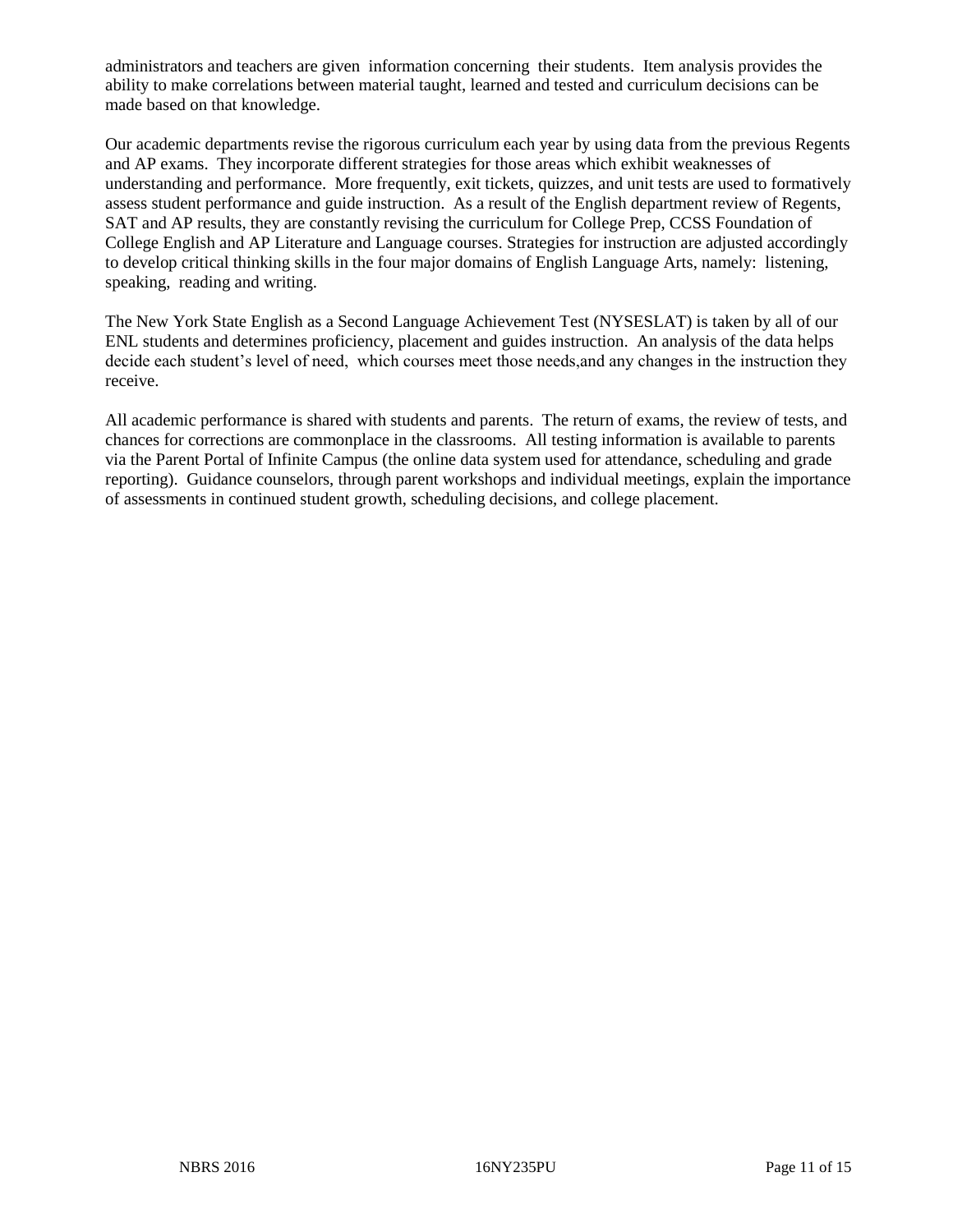# 1. School Climate/Culture:

Syosset High School consistently and effectively motivates and engages its students through a variety of curricular and co-curricular experiences that contribute to a positive and supportive building climate. Our social, emotional, and academic needs are intertwined and supported by an environment that encourages the growth of students as individual learners. Faculty and staff members work in an atmosphere which fosters their creativity and values their input.

Students are encouraged to explore and pursue their passions through our expansive academic offerings. Electives are open to all grades, as well as independent study classes that align to even the most specific interests. Courses are offered based on the choices made by the students such as Robotics, Human Geography, Child Study Lab, Music Theory and Community Health. These ensure that students are engaged and take responsibility for their own education. Academic support systems, such as subject-based workshops and labs, resource rooms, an alternative school program, and a plethora of extra help sessions, encourage student participation and performance beyond the initial classroom setting. These programs motivate those who would otherwise be disengaged from the school community. The academic program is additionally supported through co-curricular clubs including Forensics, DECA and Science Olympiad, which are advised by an impassioned faculty and administration. Students are afforded the ability to create their own school-based groups dependent upon common interest. This motivates students to take on leadership positions and ensures there is something for every student.

Social and emotional growth is supported through PRIDE (Patience, Respect, Integrity, Dignity, Empathy), our character education initiative. Student driven programs such as peer mediation and conflict resolution, Student Government, grade level initiatives, the Health Fair, the Gay Straight Alliance (GSA), and Peers Reaching Out, promote a sense of empathy and respect for individual differences and similarities. Collectively these programs build the skills and character traits necessary for our students to become successful global citizens.

We have a culture that values and supports its teachers and staff. Teachers benefit from the support of their students, parents and administration. This is apparent through a variety of actions including PTA sponsored staff appreciation luncheons, teacher driven Sunshine Breakfasts, as well as recognition from the Board of Education. Additionally, administration supports teacher course proposals and attends a multitude of cocurricular events. Collectively, the Syosset High School climate and culture foster a professional atmosphere of mutual respect and appreciation.

2. Engaging Families and Community:

Together administration, faculty, staff, families and community are vital to our students' growth and achievement. Communication between stakeholders is ongoing via social media, written correspondence, and face-to-face exchanges. That ability to share and exchange information leads to a meaningful working relationship.

Social media is used to enhance connections between home, school and community. This allows for an effective means of reaching a broader audience. The real-time engagement enables all those with a vested interest to be informed about school events and student achievement. Written communication is electronically transmitted through monthly guidance updates, PTA bulletins and quarterly student generated newsletters. Traditional written forms of correspondence and daily emails supplement our overall communication.

Face-to-face encounters solidify the school to community relationships. These include night time events, workshops, meetings and conferences. Throughout the year, the guidance department presents evening programs focused on the college application process, financial aid, college testing, NCAA guidelines, and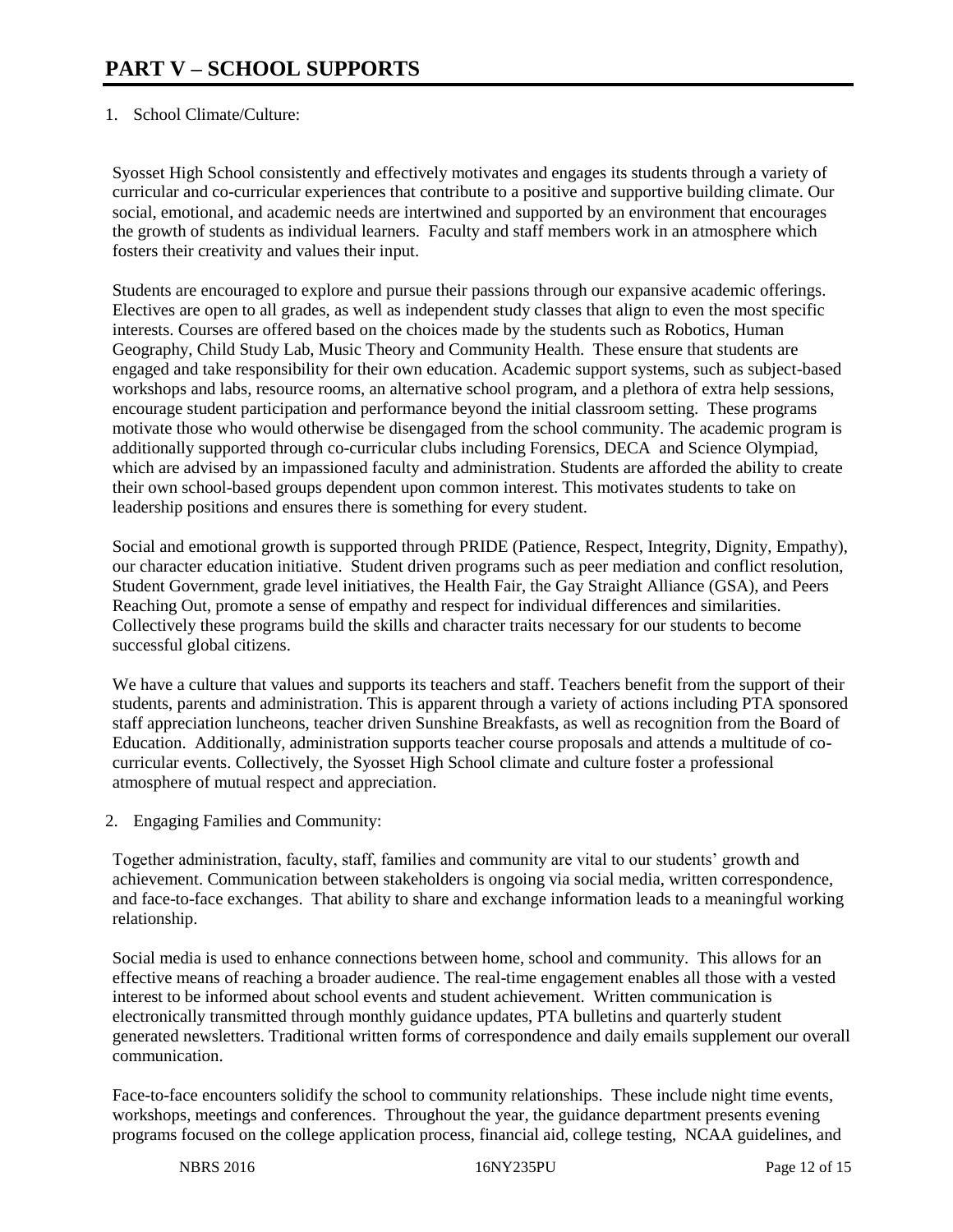meeting with college representatives. The Guidance Liaison Committee, comprised of parent members, administrators and counselors, keeps the community informed about student services. In an effort to continually meet students' evolving needs, the PTSA Secondary Curriculum committee annually selects topics to be explored at monthly presentations by our faculty and students. Other encounters, integral to accomplishing the school's mission, are a ninth grade orientation, an open house and three parent-teacher conferences. The coordination of our annual community arts festival, BravesFest, is an example of the collaboration between the students and PTA. Our commitment to lifelong learning is exemplified by our scholarship fund. Administered by a team of teachers, PTA, and community members, it works with students to provide a \$5000 scholarship to as many as 10 graduating seniors. It is the high level of student participation in all of these diverse activities that helps to increase family and community commitment to students' growth and achievement.

We value our many professional relationships in order to promote global citizenry. Established partnerships allow students to acquire and apply their skills and knowledge in real-world settings. We are particularly proud of the student success that has been supported by our relationships with Metropolitan Museum of Art, Guggenheim, International Vocal Arts Institute, Holocaust Memorial and Tolerance Center, Intel and Siemens. We leverage the expertise of our professional community by inviting them to speak to our students. Promoting a shared vision for student success creates a world-class education that can be delivered with a small town feel.

# 3. Professional Development:

Syosset faculty and staff are devoted to learning. There is a common understanding that a well prepared teacher is one of the most critical elements for student achievement. We provide an environment that supports the individual and collective professional development of teachers and support staff. This increases the high school's capacity for learning and teaching. The district and the school's administration provide opportunities for our diverse and talented faculty to learn and grow as a community. Though topics may range from Common Core State Standards to addressing digital divide issues, professional development and the success of our students are always directly connected.

Our Superintendent's Conference Day has served as a springboard to form Teachers Actively Collaborating (TAC). This group encourages a generation of excellence by collaborating and facilitating team building and professional growth. In an effort to improve upon best practices and instructional strategies, voluntary participants engage in non-evaluative roundtable discussions and classroom visitations.

Teachers and administrators are encouraged to join professional associations and attend conferences. As turnkeys, they share learned information with colleagues during department, grade level and faculty meetings. Volunteer facilitators are trained and available in every department to offer ongoing support. Workshops are available during the school day to train teachers in new mandates which provide an environment to explore new technologies and innovative teaching techniques. Advancement on the salary schedule incentivizes teachers to further their education. The district supports this by offering classes through our Syosset Teachers Resource and Computer Training Center.

To support new teachers entering the district, we offer workshops addressing classroom instruction, counseling services, athletics, arts, the use of rubrics, library resources and discipline. Every new teacher is also paired with a mentor who provides individualized guidance and support. This extensive support is essential in a demanding and changing profession and is a distinguishing characteristic of our district.

Syosset High School has long been known as an excellent educational environment for our students. The nurturing energetic programs we offer teachers benefit our professional staff and students alike.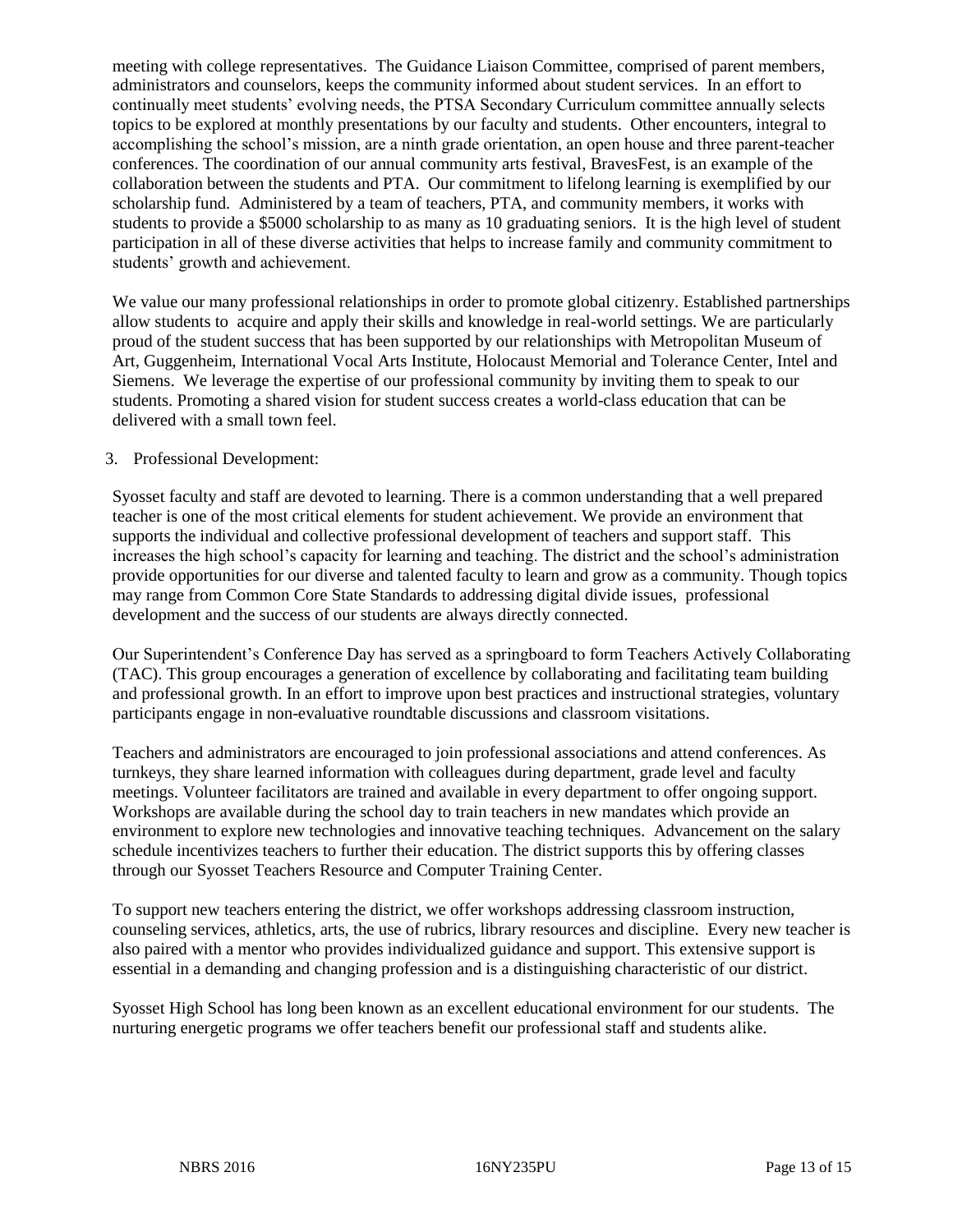# 4. School Leadership:

The leadership at Syosset High School sets a clear expectation of academic and social excellence which supports an environment that enables the faculty and staff the freedom to attain these goals. The school administration operates under the guiding philosophy that their primary responsibility is to make the classroom teacher's job as unconstrained as possible.

To this end, the leadership structure has evolved into a team. The principal has fostered the concept of a learning community, encouraging collaboration among the administration and faculty. There is a well structured team which sees to the management of the building, the implementation of policies, academic achievement and student discipline. The principal is supported by two assistant principals, five administrative assistants, three coordinators, the athletic director and the assistant director of pupil personnel services. These people share in the administrative duties, as well as departmental supervision of instruction. The administrative assistants are also directly responsible for grade level discipline.

Support from the administration gives teachers the necessary autonomy to perform their teaching, counseling, coaching, advising and mentoring responsibilities. Building administrators model leadership and create an environment allowing teachers the freedom and ability to assume leadership roles. As a result, this has become the norm. Teachers are seen as educational leaders and are provided with multiple opportunities to share their expertise. Faculty meetings are often turned over to the teachers for professional development. The meetings are also used to engage the faculty in shared decision making. Beyond simply fact finding, these activities are truly empowering. Teacher time and input are valued. Ideas and decisions are implemented and supported.

The leadership practices ensure that policies, programs, relationships, and resources focus on student achievement. The administrative model aids in the cultivation of active student leadership and the development of future leaders through programs such as Peers as Leaders and student government. The student government officers meet with the administration on a monthly basis. The administration's commitment to a vast array of course offerings and co-curricular activities engage and challenge students in meaningful ways.

Leadership at Syosset High School comes not only from administration, but from teachers, students and staff members committed to excellence. Professionalism is key to fostering teacher independence and creativity in a highly motivated staff. The exhilarating atmosphere and uniform respect for all members of the school community are a part of our successful formula.